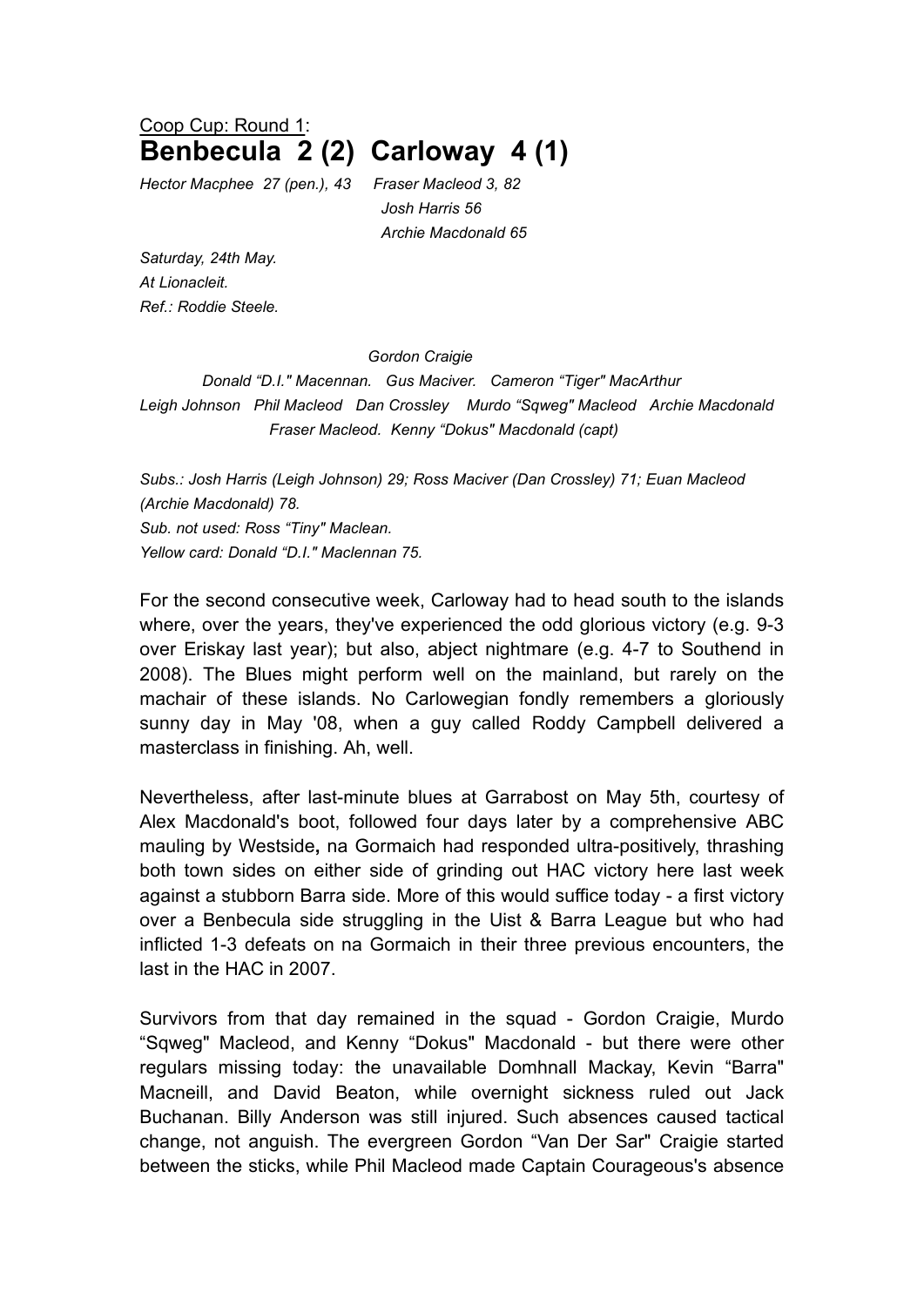tolerable, with Kenny Dokus" Macdonald captaining and pushing forward to partner Fraser Macleod. Leigh Johnson started, despite week-long sickness. The bench was occupied by emerging stars: Josh Harris; Ross Maciver; Euan Macleod; and Ross "Tiny" Maclean. Ex-Blue, Jamie Macdonald, faced them in right midfield, while über-dangerous striker, Hector Macphee, ex-Back, was, as expected, to prove a 90-minute pain-in-the-neck.

In a reprise of last week, an explosive opening gave Carloway false promise that the job was half-done immediately: a broken ball in midfield was seized on by "Sqweg" to surge forward through the centre and into the Benbecula half. Midway in, he sent a glorious Jimmy Macilroy leftwards, low between back and stopper, for Fraser Macleod to glide forward on to. Though Thomas Steele reacted fast to block, "Frazmac" recovered well to carry the loose ball onward behind the keeper to the left and slot home across a defender and within the far post (**0-1**).

The early lead naturally unsettled the game-plan of the home side and delivered the initiative to Carloway. After a quick Macgillivray break on the right led to a sharp cross, then header, into Craigie's arms from 14 metres, the Blues surged forward. Again, "Sqweg" initiated the move, feeding Johnson in the inside left position, 25 metres from goal. He in turn slipped it right, for "Frazmac", facing his own goal, to neatly flick it on to the unmarked "Dokus", bursting in on the right of the box, but from 16 metres he slammed the ball just outside the near post.

Sustained pressure led to three dangerous in-swinging "Sqweg" corners on the left, the second met square by Crossley, but his header, directly in front of goal, 14 metres out, was booted clear off the line. Benbecula responded with a corner on Craigie's right which cleared everyone, to reach an unmarked attacker, 12 metres out by the far post, but he was unable to connect properly and the ball trundled past harmlessly. Two minutes later Macleod, midway within the BB half, once more released "Dokus" diagonally right. His low cross from the touch-line was too hot for Steele to hold, but the loose ball in the 6 metre box was thwacked wildly away for a corner.

A familiar tactical pattern was emerging: Carloway with territorial advantage and ball possession, adopting the *totalvoetbal* approach, seeking the elusive opening; Benbecula absorbing pressure, marking doggedly, creating the fast break, centrally and wide. Then, suddenly, in the 27th minute, the action veered rapidly off-script, something it has a habit of doing in the Southern Isles when Carloway are around. A lofted ball forward saw Maclennan and Macphee clash just inside the box centrally, then fall in a heap, the ball breaking diagonally backwards beyond "Tiger" to Craigie's left. The unmarked Macgillivray came charging in like an express train to squander the chance by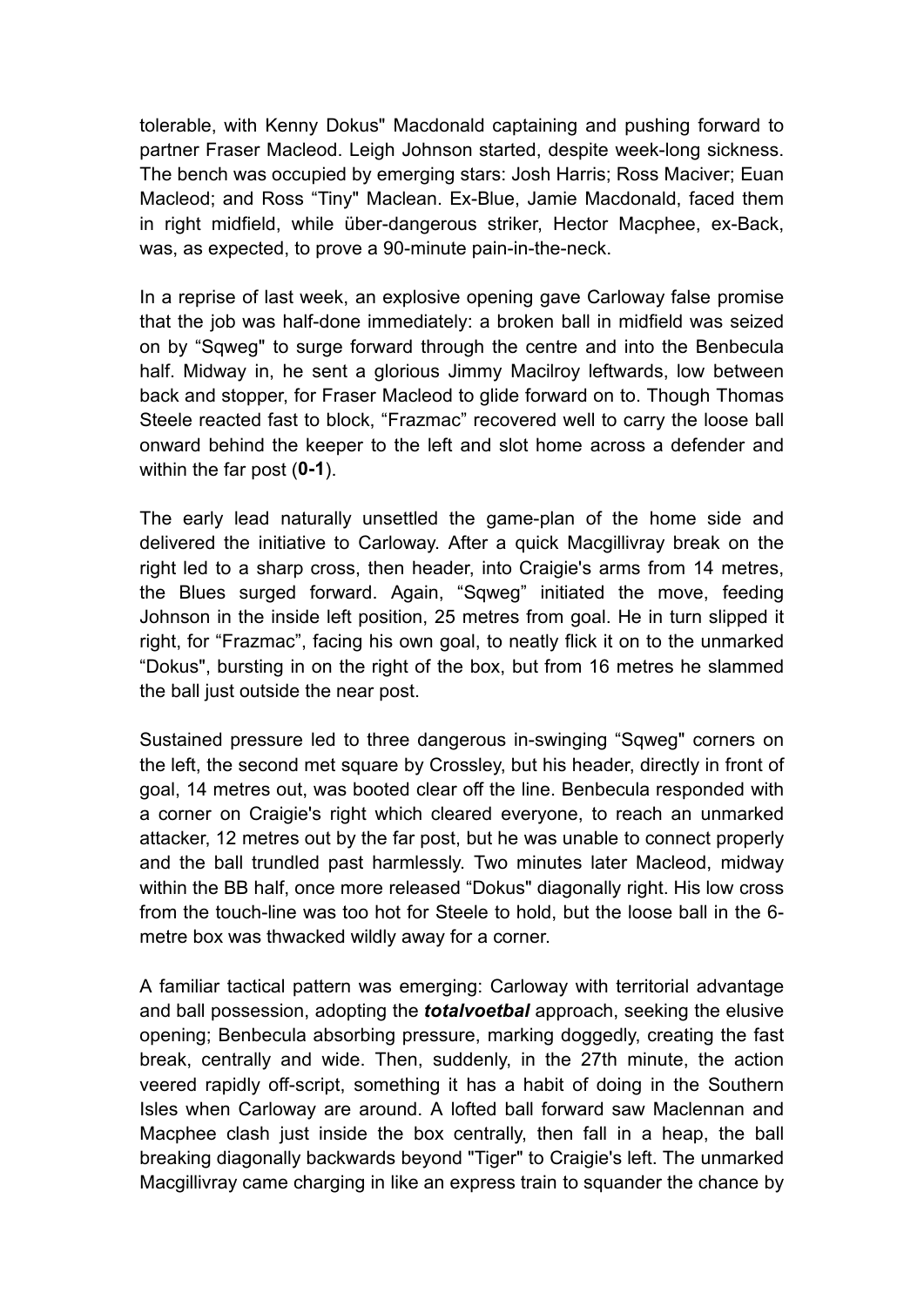thundering the ball low into the near side-netting from 14 metres. The referee appeared to award a goal-kick, then, as confusion spread, it became clear he was pointing at the spot. Why? No loud appeal had been made, but it soon emerged that "D.I." had been adjudged to have raised a boot too high, making contact with Macphee's head.

Maciver had to be calmed down as Carloway's protests escalated. No matter! Bang! The coollest man on the field, Macphee, practically uprooted Craigie's back stanchion as he dispatched the perfect penalty low inside Craigie's righthand post, giving the keeper no chance (**1-1**).

The challenge immediately became even more difficult with the loss of the enterprising Johnson, brave to even start, and it was the 38th minute before the Blues eventually threatened Steele again with another neat break, this time on the left, as Crossley broke through the centre, with "Sqweg" in support; he split the back-line left, for Macdonald to reach 20 metres from goal, on the left touch-line, then send the sweetest of deep crosses dropping on to the arriving Frazmac, directly in front of goal, but his header from 10 metres, was blocked and held, at the second attempt, by the keeper.

However, two minutes from the break, the wheels really came off the Carloway bogey, when a sudden BB break out of defence on the left saw a lofted diagonal forward and to the right just clear the retreating Blues' backline for Macphee to weigh up, then calmly lift a careful lob over the advancing Craigie from 20 metres to bounce just inside the keeper's right-hand post (**2- 1**).

Which motion picture best suited na Gormaich's predicament? Was it "*Groundhog Day*"? More like "*Time After Time*", as the same old suffering seemed to engulf the entire Carloway contingent.

## **Half-time: Benbecula 2 Carloway 1**

The ebullient high-jinks of the trip south were already distant memories, no doubt, as the half-time Bovril was distributed**.** What advice could be given to a squad who generally had performed on-message, maintained their shape in occasional adversity, but simply had not delivered in the end third of the field? Up the pace, perhaps, a difficult requirement on the permanently one-inch too-long grass of Lionacleit.

Immediately, any half-time encouragement almost became irrelevant, when Carloway confusion midway within their own half on their right led to a whipped low cross reaching Macphee in the centre on the edge of the box. His instant hard right-footer was low and true through the line but, incredibly,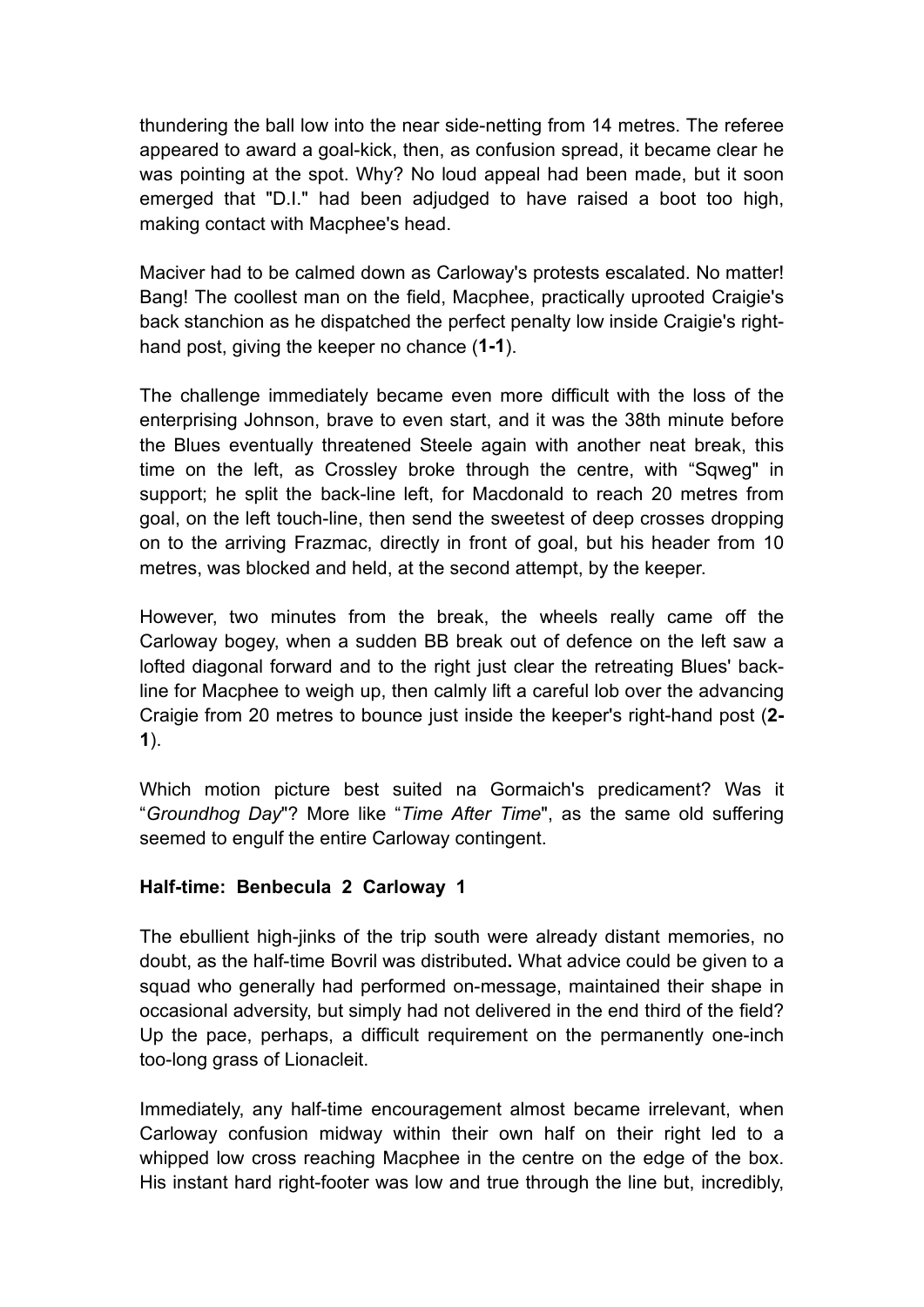Craigie got down late to divert the ball at full stretch with both hands, round his right-hand post. What a save! If that had gone in! It was definitely a getout-of-jail moment.

Fortunately, the Blues soon regained their equilibrium and the La Liga approach recommenced. Finally, in the 56th minute a glimmer of light appeared: "Sqweg" won the ball just inside the Carloway half on the left, then supplied Crossley coming through the middle at pace. He in turn dispatched the ball perfectly, forward and to the right, over and beyond Macinnes to Macleod, on the edge of the box, and he found Harris to his right moving into the box. He drove inside his marker but 12 metres from goal, the keeper dived to block. The ball ricocheted back and forth; Harris won it, lost it, won it a second time, then stroked the ball across goal and home (**2-2**).

Na Gormaich now piled forward. On the hour a Macdonald corner on the left was headed clear, but headed back in by "Tiger", 22 metres out on the left of the box. Crossley met it 16 metres from goal but his header cleared the bar by a metre. Moments later, however, a BB break down the left led to a low cross along the edge of the Carloway box which eluded everyone to reach Macphee in front of goal. Once more he drove the sweetest of right-footers low to Craigie's right, but again the keeper threw himself to his right and delivered a brilliant one-hand save at full stretch. Hector could not believe his eyes!

It was a turning point in the game because three minutes later the ball was pushed forward to Macdonald, on the left touch-line midway within the Benbecula half. The Uibhisteach made to run, checked back to make space for himself, then sent a high, searching lob/cross diagonally forward. At first, Steele appeared to have it covered as it dropped on him, but the gusty wind suddenly carried the high ball leftwards, then it dropped like a stone, and crept in low, just inside his left-hand post (**2-3**).

Not quite a clanger, but one to forget, with strong similarities to Crossley's remarkable strike at Fivepenny in 2013. A minute later the keeper redeemed himself, diving bravely at Harris's feet 14 metres from goal, after smart Crossley/"Frazmac" interplay had released him on the right. In the 70th minute a neat "Dokus" diagonal found Macdonald on the left, but his cross from the left touch-line, 20 metres from goal, was headed just over by Crossley.

Generally, Benbecula were struggling to make an impression up front, even though Carloway now lost shape and momentum with the departure of Crossley and Macdonald. However, in the 82nd minute it was all over when "Sqweg" played forward to "Dokus", moving through the centre and into the